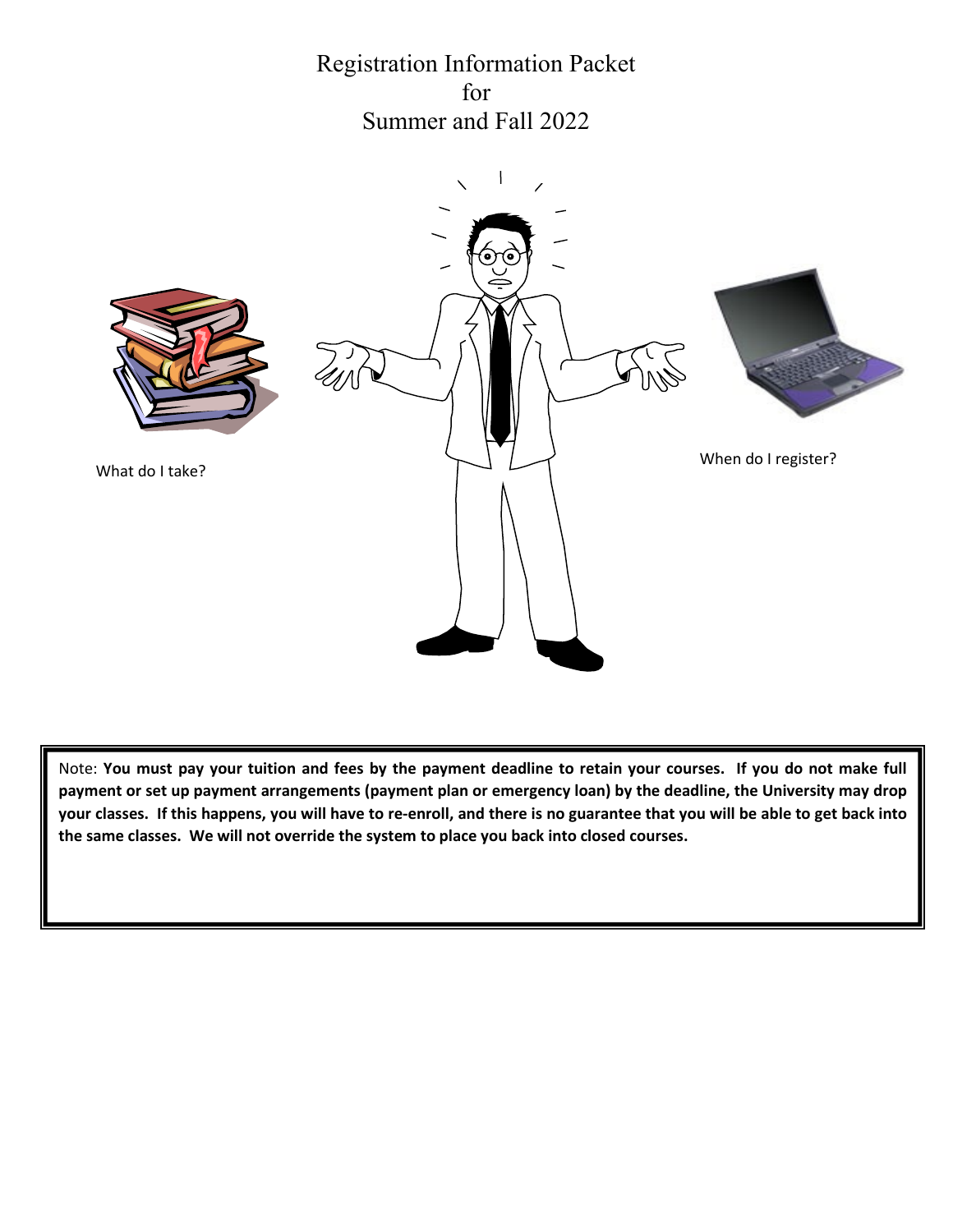### **2022 SUMMER AND FALL ENROLLMENT SCHEDULE:**

Law students participate in the enrollment process, according to the following schedule:

| <b>Classification</b>                                     | <b>Summer</b>                | Fall                         |
|-----------------------------------------------------------|------------------------------|------------------------------|
| All part-time JD students, all LLM students (currently    | April $6th$                  | April $6th$                  |
| enrolled), and 2018 - 2019 Entering Full-time Students    | Starts at 8am                | Starts at 8am                |
| All 2020 Entering Full-time JD students                   | April $6th$<br>Starts at 8am | April $7th$<br>Starts at 8am |
| All 2021 Entering Full-time JD students, and all Visiting | April $6th$                  | April $8th$                  |
| Students (currently attending)                            | Starts at 8am                | Starts at 8am                |

Your registration date and time is listed in PeopleSoft under your Student Center. Please make sure that you have the correct date for registration listed. If it isn't correct, contact Derrick Gabriel in Student Services **a minimum of 3 days prior to the start of the registratio**n **period**. **Nothing can be done to resolve the issue once registration begins**. If you try to access the system prior to your scheduled date more than three times, the system will lock your account for 24 hours.

Once you have logged in to the system, you will have access 24/7 to change your schedule until:

| Session             | Last day to add |
|---------------------|-----------------|
| Summer Mini-session | May 17, 2022    |
| Summer 1            | June 7, 2022    |
| Summer 2            | June 7, 2022    |
| Summer 4            | July 12, 2022   |
| Fall                | August 29, 2022 |

You must make sure that you are enrolled for everything that you are receiving credit for during the semester. This includes competitions, journals, and Special Research credit (current and/or retro credit). If you need the credits to graduate you must be enrolled for it.

**NOTE:** No credit can be added after the Add Deadline. This includes retro-active credit for competitions, journals, and Special Research. **No exceptions!**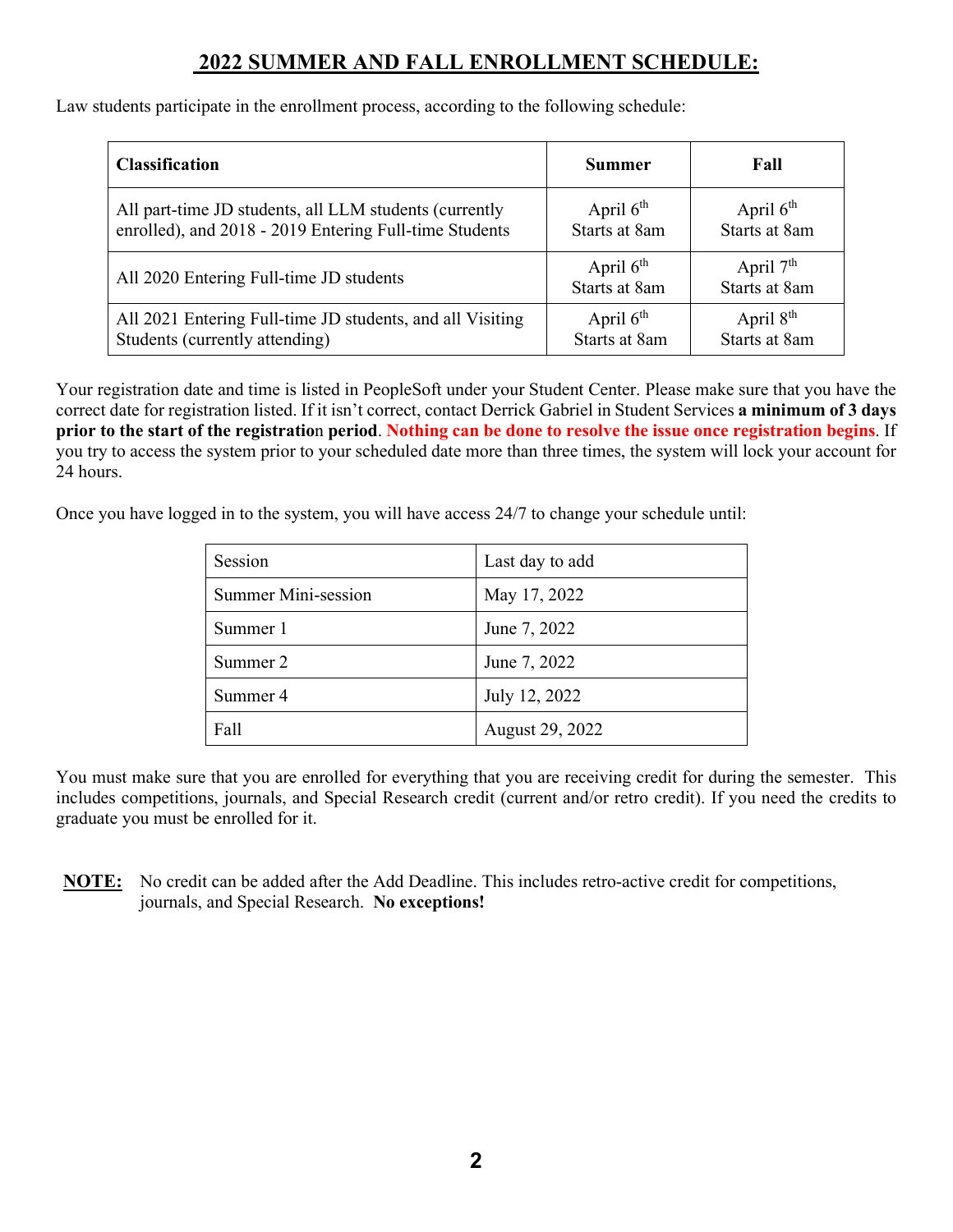#### **Registration Instructions:**

Go to<http://www.law.uh.edu/schedule/homepage.html> to access the current Law Center schedule. This is the official schedule and the only information you should rely on to be accurate. To register, you will need the 5-digit section number listed for each course.

To register, log in to PeopleSoft through UH Access,<https://accessuh.uh.edu/login.php>. Once you're logged in, click on the UH Self Service link. Select "Student Center", then "Enroll" to register for classes. Select the appropriate semester and then enter the section number for the courses you are interested in taking.

**NOTE**: We encourage you to access the system prior to your scheduled registration date to make sure that your password is working, and that you do not have any holds on your account. Your enrollment appointment (date and time) will be posted in PeopleSoft under your Student Center.

### **REGISTRATION INSTRUCTIONS FOR 1L PART-TIME STUDENTS**

All 2021 Entering Part-time students are responsible for registering for their Summer and & Fall classes. Summer courses are designated for you, and in the Fall you must take Constitutional Law to complete the 1L curriculum. No other courses can be taken during the summer!

**Summer:** Both courses are synchronous online

|                                 | Summer 25378-12388 Statutory Interpretation & Regulation Professor Bush |
|---------------------------------|-------------------------------------------------------------------------|
| Summer 45303-12387 Criminal Law | Professor Kaufman                                                       |
|                                 |                                                                         |

**Fall**:

|          | 5488-12287 Constitutional Law* | Professor Knake |
|----------|--------------------------------|-----------------|
| Elective |                                |                 |
| Elective |                                |                 |

\* Constitutional Law is mandatory. Students can choose any other course(s) to take within the 6-10 credit course load requirement.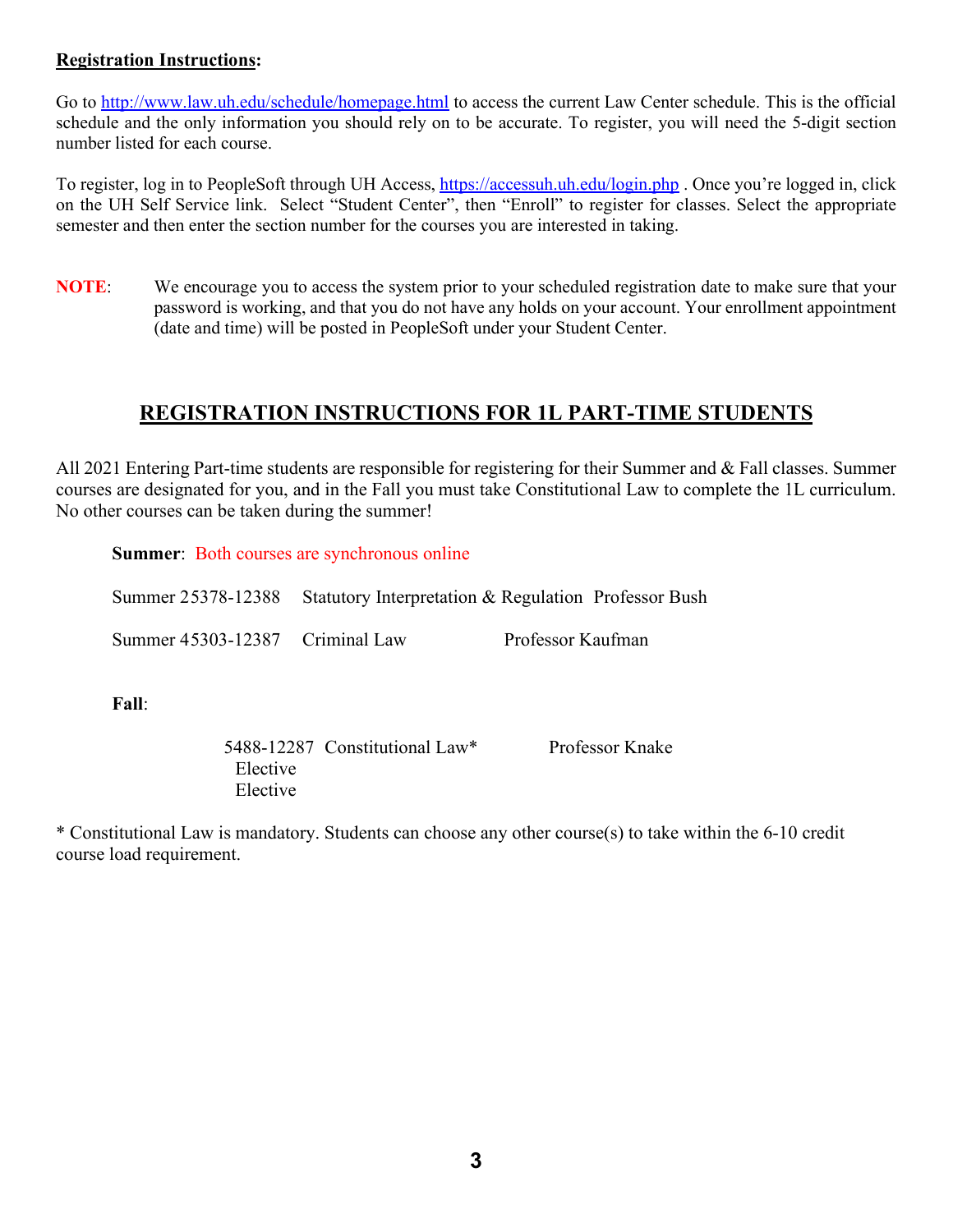### **REGISTRATION PROCEDURE FOR PREFERENCE COURSES**

#### **Preference Courses:**

Second-year preference courses are core courses for which the 2021 Entering Full-time students currently have priority for day sections of Evidence and Federal Income Tax (Fall 2022) and Business Organizations (Spring 2023).

#### **2Ls (2021 Entering Class):**

Second year students will be given priority for Evidence and Federal Income Tax when they register for Fall 2022 on April 8<sup>th</sup>.

#### **3Ls & 4Ls (2020 and Earlier Entering Classes):**

Full-time students in the 2020 and earlier entering classes are not authorized to register for Evidence or Federal Income Tax until April 9th. If you do, you will be **administratively withdrawn** from the course.

#### **Part-Time Students:**

Part-time students register on April 6<sup>th</sup> for Fall 2022, and will have priority for night classes. Part-time students who want to take mostly day classes should contact Derrick Gabriel prior to registration. Part-time students who want to enroll in Evidence or Federal Income Tax may access PeopleSoft on April 9<sup>th</sup> to enroll in the class if space is available.

**NOTE:** Any student who registers for a preference course before their approved time will be administratively removed from the course**.** 

#### **Individual Advising:**

There are several available resources for getting advice about classes. Student Services is always happy to help. You can contact Erin Dickson, Director of Student Advisement at [emdickson@Central.uh.edu](mailto:emdickson@Central.uh.edu) to schedule an advising session. You should also consider talking with your UHLC mentors or a professor who teaches in an area in which you have an interest. Faculty are eager to help offer guidance. Click here, [https://www.law.uh.edu/faculty/,](https://www.law.uh.edu/faculty/) for the faculty list. We are all here to help and hope you will reach out to us with any questions.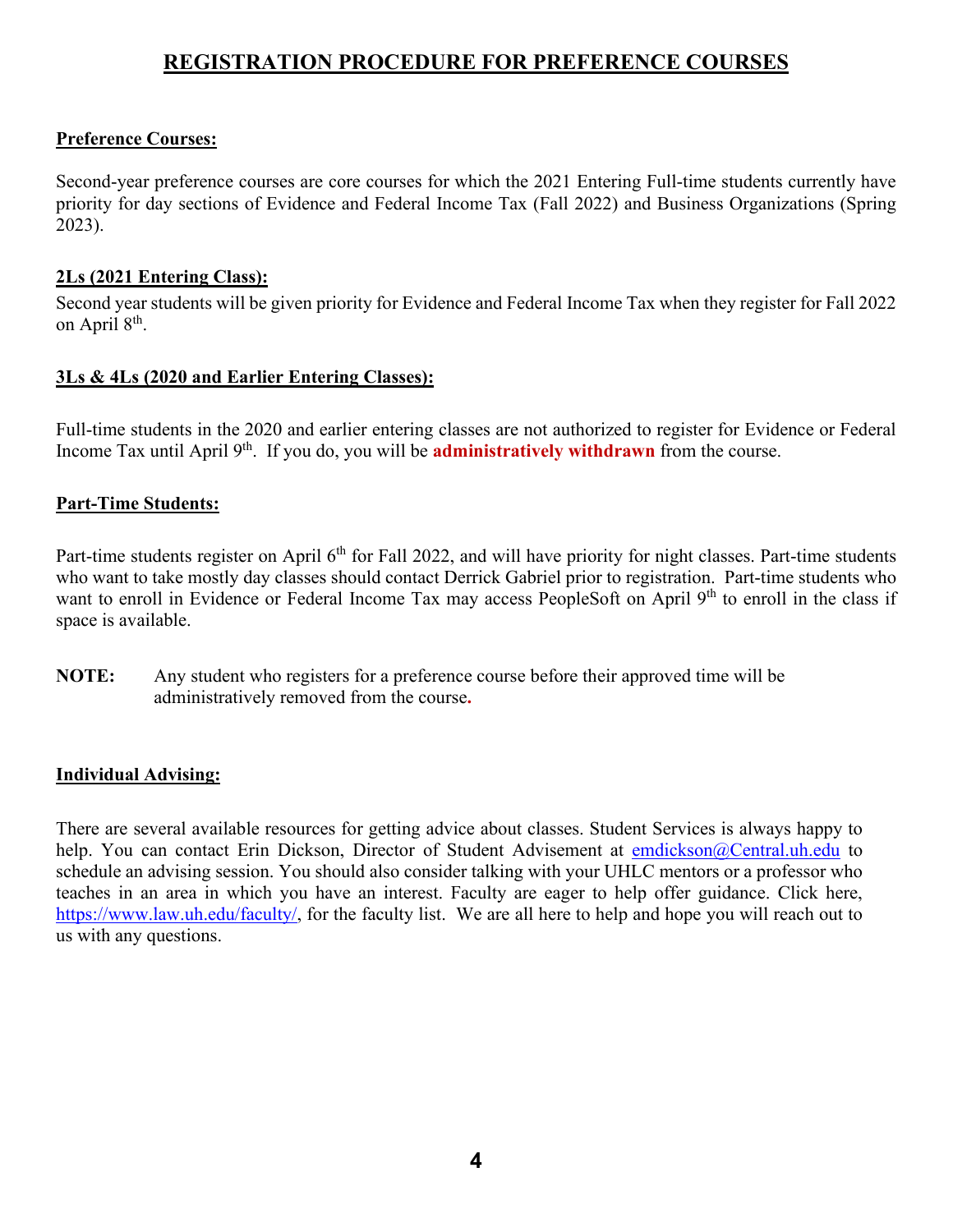#### **Final Exam Schedule:**

The final exam schedules for Summer and Fall will be posted at<http://www.law.uh.edu/schedule/> prior to registration or shortly thereafter. Changes may be necessary so check the schedule again at least two weeks prior to the exam period.

#### **Exam Conflicts:**

An exam conflict is defined as (1) two exams scheduled on the same calendar day or (2) an exam scheduled in the evening (6 pm or later) and an exam the following morning (9 am). No other situations qualify. Rescheduled exams are administered throughout the exam period depending on the student's exam schedule. Rescheduled exams are typically administered within 1-3 days of the conflict.

Review the exam schedule closely before purchasing plane tickets and making any other plans that would be costly to change. Those activities are not valid reasons to request an exam accommodation.

If you have a conflict as defined above, you will need to submit the Exam Conflict Form to the Office of Student Services by the deadline.

Exam Conflict form:<http://www.law.uh.edu/OSS/ExamConflictForm.pdf>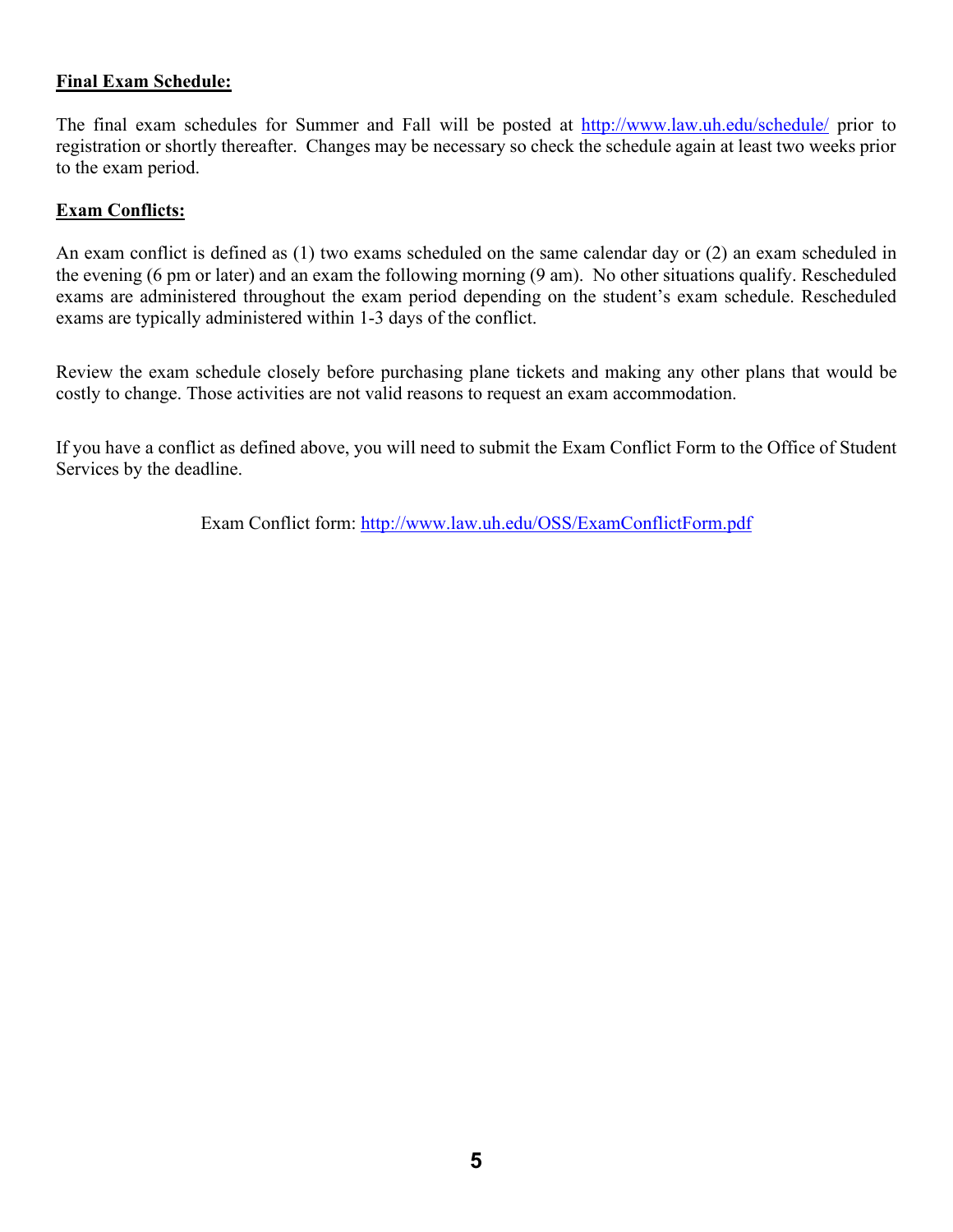#### **Waitlists:**

The Law Center uses the waitlist functionality in PeopleSoft for the writing (WRC & WRS) courses, Experiential Learning courses, and the popular courses that fill quickly. The functionality is very basic and sign-up can only be done at the time that you register. There will be a set number of waitlist spaces available for each course. Once the waitlist spaces fill, no other students will be able to sign-up until someone drops from the waitlist opening a space. Admittance in the course is based on where you are on the waitlist. The waitlist process does not guarantee that you will be enrolled in the course because seats in the class may never become available.

If you choose to put yourself on a waitlist, the system will automatically enroll you in the course if a space becomes available, and if there's no conflict with your current schedule. A conflict is if you have a course in that time slot or adding the course would exceed the maximum limit of credits you can take in a semester. The system will move on to the next student on the list, if there's a conflict. The system will notify you if you are enrolled in the class. Students not on the waitlist will not be able to register for the class if a space opens unless all of the students on the waitlist have been processed. **The option to sign up on a waitlist ends once classes start**.

There are 3 days of registration, April  $6<sup>th</sup>$  -  $8<sup>th</sup>$ , and the enrollment procedure for courses is as follows:

| <b>Fall Preference courses-</b>           | Priority to 2L students (2021)               | Waitlists through PeopleSoft    |
|-------------------------------------------|----------------------------------------------|---------------------------------|
| Evidence                                  | Entering full-time students) $-$             | will be set up; you can sign-up |
| Federal Income Tax                        | The courses will remain                      | on only two waitlists in a      |
|                                           | closed until the 2Ls register                | semester.                       |
|                                           | on April 6 <sup>th</sup> . 3/4Ls, Part-time, |                                 |
|                                           | and LLM students can                         |                                 |
|                                           | register on April $7th$ for these            |                                 |
|                                           | courses                                      |                                 |
| Experiential courses (3/4L, LLM priority, | These courses have a small                   | Waitlists through PeopleSoft    |
| see list:                                 | enrollment limit; $1/3 - 1/2$ of             | will be set up; you can sign-   |
| https://www.law.uh.edu/schedule/Fall2022- | the seats in these courses are               | up on only two waitlists in a   |
| experiential.asp                          | opened for day 1 of                          | semester.                       |
|                                           | registration, the remaining                  |                                 |
|                                           | seats will be opened for Day                 |                                 |
|                                           |                                              |                                 |
| Writing courses (WRC & WRS) $-3/4L$ ,     | These courses have a small                   | Waitlists through PeopleSoft    |
| LLM, part-time students have priority     | enrollment limit; $1/3 - 1/2$ of             | will be set up; you can sign-   |
|                                           | the seats in these courses are               | up on only two waitlists in a   |
|                                           | opened for day 1 of                          | semester.                       |
|                                           | registration (part-time                      |                                 |
|                                           | students), the remaining seats               |                                 |
|                                           | will be opened for Day 2                     |                                 |
|                                           | (full-time 3Ls).                             |                                 |

**NOTE:** You cannot sign-up on a waitlist until all of the seats are filled in the course, and you cannot sign-up prior to your registration date.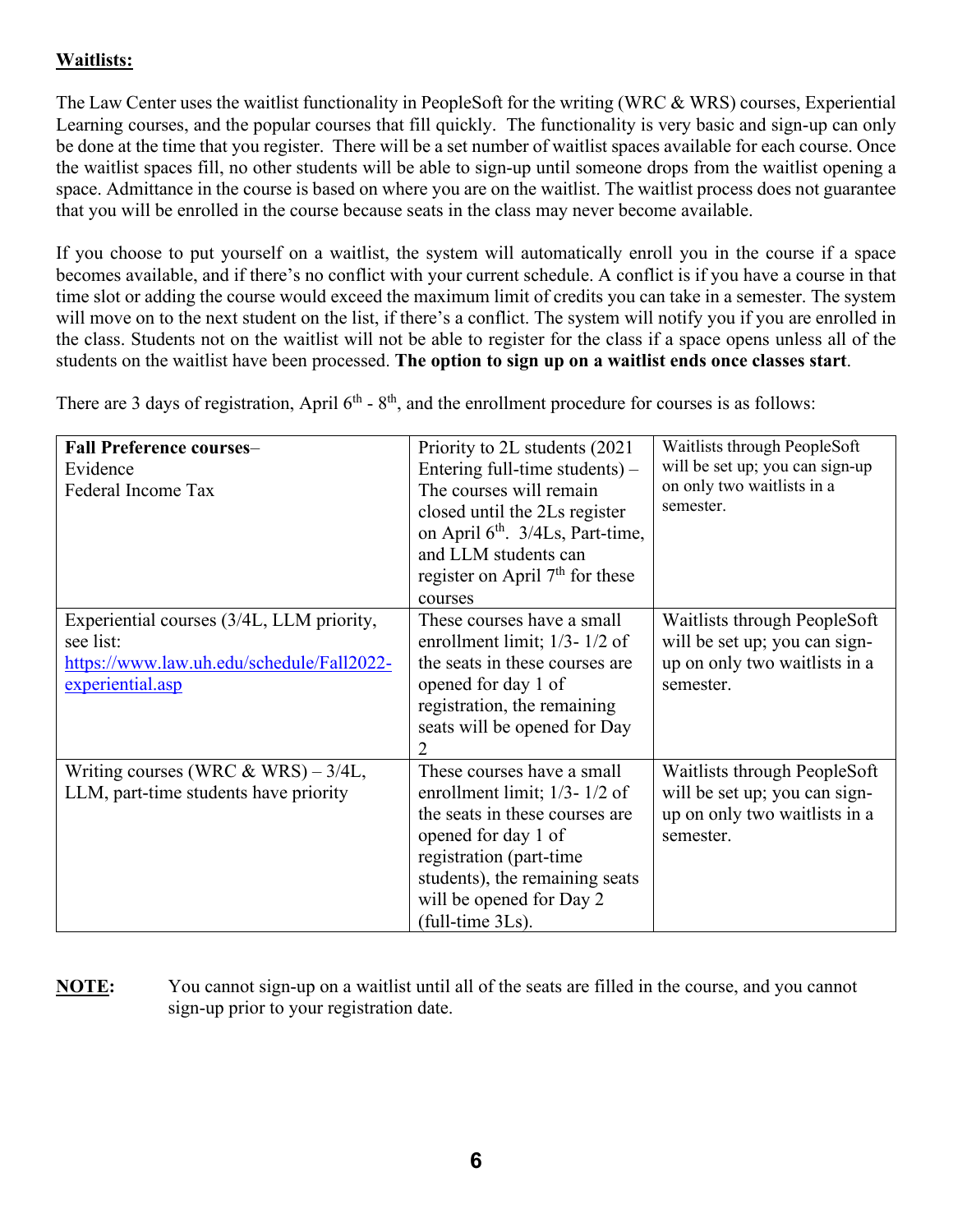### **GENERAL INFORMATION**

#### **Course Load Requirements:**

A standard load for a full-time student during a regular semester (Fall/Spring) is 12 to 16 hours. Students have the option of attending during the Summer and may take up to a maximum of 7 hours in an individual summer session (1, 2, or 4) or 12 hours over the entire summer.

A standard load for a part-time student during a regular semester (Fall/Spring) is 6 to 10 hours, and 1 course in either Summer session (1, 2 or 4), but no more than 7 hours total over the entire Summer.

LLM students must maintain enrollment of at least three hours each fall and spring semester. Underloads must be approved by the student's faculty advisor and submitted to Suzanne Gordon, [sgmartin@Central.uh.ed](mailto:sgmartin@Central.uh.ed) in the Law Center LL.M. Office.

#### **Overloads/Underloads:**

An overload is more than 16 hours (18 hours maximum) for full-time students and more than 10 hours (12 hours maximum) for part-time students. The system will allow a full-time student to register for the maximum of 18 hours; an approved overload petition is required to take 17/18 credits. To request overload approval, fill out and submit the General Petition to the Office of Student Services.

The system will allow a part-time student to register for the maximum of 12 hours; an approved overload petition is required to take 11/12 credits. To request overload approval, fill out and submit the General Petition to the Office of Student Services.

An underload is less than 12 hours for full-time students and less than 6 hours for part-time students. (Check with the Financial Aid Advisor because an underload may have an effect on your financial aid.)

Overload and underload petitions [\(http://www.law.uh.edu/OSS/petition.pdf\)](http://www.law.uh.edu/OSS/petition.pdf) must be approved by Monica Mensah, Assistant Dean for Student Affairs or Derrick Gabriel, Director of Student Affairs. Petitions should be submitted to the Office of Student Services at least one week prior to registration.

#### **Special Research & Writing:**

Enrollment in Special Research & Writing requires that the student complete a petition [\(http://www.law.uh.edu/OSS/spresearch.pdf](http://www.law.uh.edu/OSS/spresearch.pdf) ). The student must obtain the professor's signature then submit the petition to Student Services for review. If approved, the course will be added to the student's schedule. (Students can receive a maximum of 4 credits towards graduation.)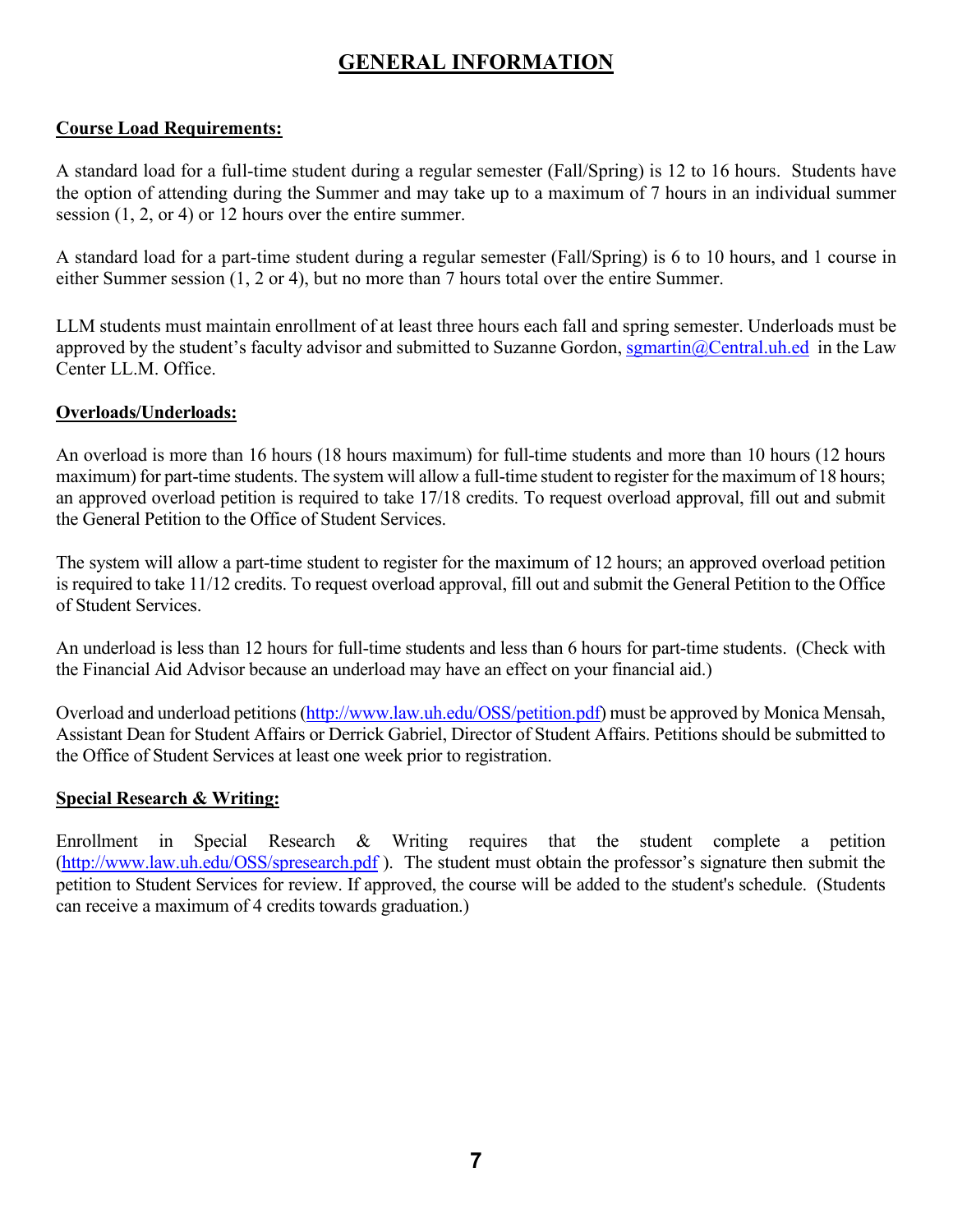#### **Graduate Non-Law Courses:**

Once you have completed three long semesters (fall/spring/fall) at the Law Center and you are in good standing, you may petition to enroll in non-law graduate courses for credit toward your JD. When submitting the petition, you should attach a course description and a reason for requesting to take the course. The petition is available on the Student Services website [\(http://www.law.uh.edu/oss/GraduateNon-LawCoursePetition.pdf\)](http://www.law.uh.edu/oss/GraduateNon-LawCoursePetition.pdf) or in the Office of Student Services.

If approved, you will need to contact the college offering the course for their permission and to get enrolled. That college has final approval as to whether you can take the course.

The course must be graduate level. Undergraduate courses that may be used for graduate students in that major do meet the requirement for law students. You must meet any prerequisites listed for the course.

#### **NOTE: Graduate non-law petitions must be submitted to Student Services no later than the week before school starts. We will not accept petitions once school starts!**

#### **Business Courses**

There are a limited number of seats available for non-business students. If you are interested in taking a business course, submit the petition to Student Services. If approved, your information will be forwarded to the MBA Advisor and if space is available, you will be enrolled in the course. Enrollment decisions will be made one week before classes start. We advise you to enroll in other courses until the business school decides on your request.

We do not approve language courses, physical education courses, Wine Tasting, Commercial Law, Intro to Law courses, or any courses that overlap subject matter covered in law courses.

#### **Exam Conflicts for Graduate Courses**

The Law Center exam conflict policy only applies to law school exams. Do not assume that your graduate professor will accommodate your conflict. You should contact the professor prior to enrolling in the course or prior to the drop/add period to determine if (1) there is a conflict; and (2) if it can be resolved. Again, do not assume that it will be accommodated.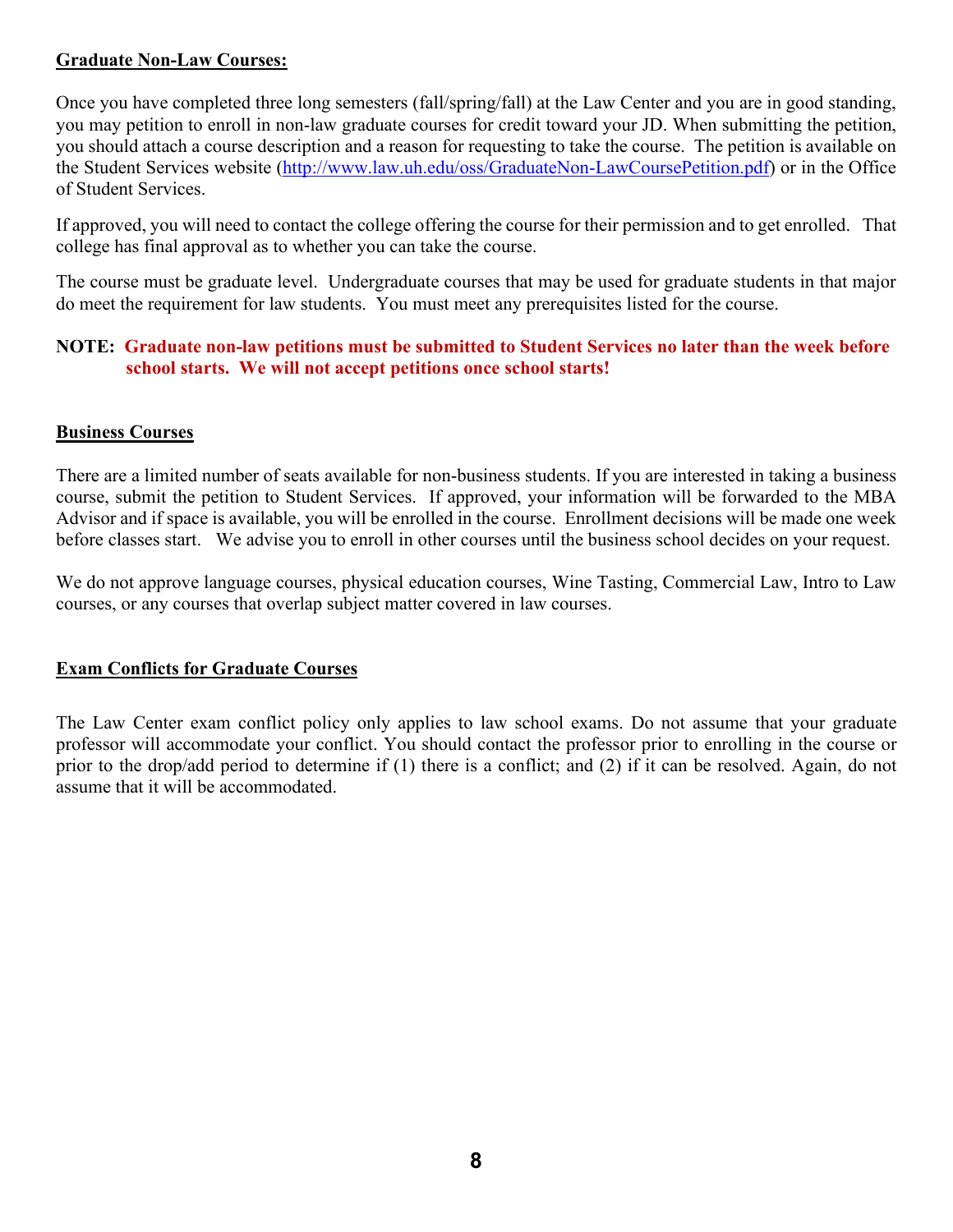#### **Special Registration Procedures for Blakely Advocacy Institute courses and Competition Credits (either through the Advocates competitions or an external competition):**

Advocates is the student organization that administrates internal (Law Center students only) advocacy competitions. These competitions are the Hippard Mock Trial Competition, the Blakely Butler Moot Court Competition, the Lorance & Thompson Negotiation Competition, and the Tom Newhouse Mediation Competition. Students participating in any of the Advocates competitions listed above may receive 1-hour course credit for successfully completing the competition requirements. A maximum total of four competition credits (which are considered non-substantive credits) can be applied toward graduation requirements. A maximum of two additional hours may be earned for serving on the elected Board of Advocates or on one of the external competition team Executive Boards (ADR, Mock Trial, Moot Court). Students may also receive competition credits for competing in an external mock trial, moot court, or ADR competition.

**NOTE**: Students may take their competition credits retroactively.

To receive internal or external competition credits, eligible students must complete two steps:

- (1) Complete a Blakely Advocacy Petition <https://www.law.uh.edu/blakely/credit-petition.asp>.
- (2) Students must register for credit in the same manner as other law school courses. Students may register for competition credits in the same semester in which they are competing. Or, students may register for competition credit retroactively. If registering for one competition credit hour in a semester (either an interscholastic competition or a UHLC Advocates internal competition), students should use the course "Advocacy Competition ONE". If registering for two competition credit hours in the same semester, students should register for "Advocacy Competition ONE" and "Advocacy Competition TWO". The same process follows if registering for three or four competition credit hours in the same semester.

Students who have questions about registering for Advocates competition credits, external Moot Court, Mock Trial, or ADR should see Derrick Gabriel or Jim Lawrence.

#### **NOTE: Blakely Advocacy Institute and the Advocates will not register you for credit. You must register for the credit yourself.**

#### **Blakely Advocacy Institute (BAI) Courses:**

Registration for BAI courses is generally the same as other Law Center courses. These courses have a limited enrollment and may fill up quickly. If the BAI course you want is full when you try to register, please continue to check the enrollment status as students will make regular changes in their course selections. The current semester BAI courses are listed on the Law Center schedule and students can find out more about the courses at [http://www.law.uh.edu/blakely/advocacy-courses.asp.](http://www.law.uh.edu/blakely/advocacy-courses.asp)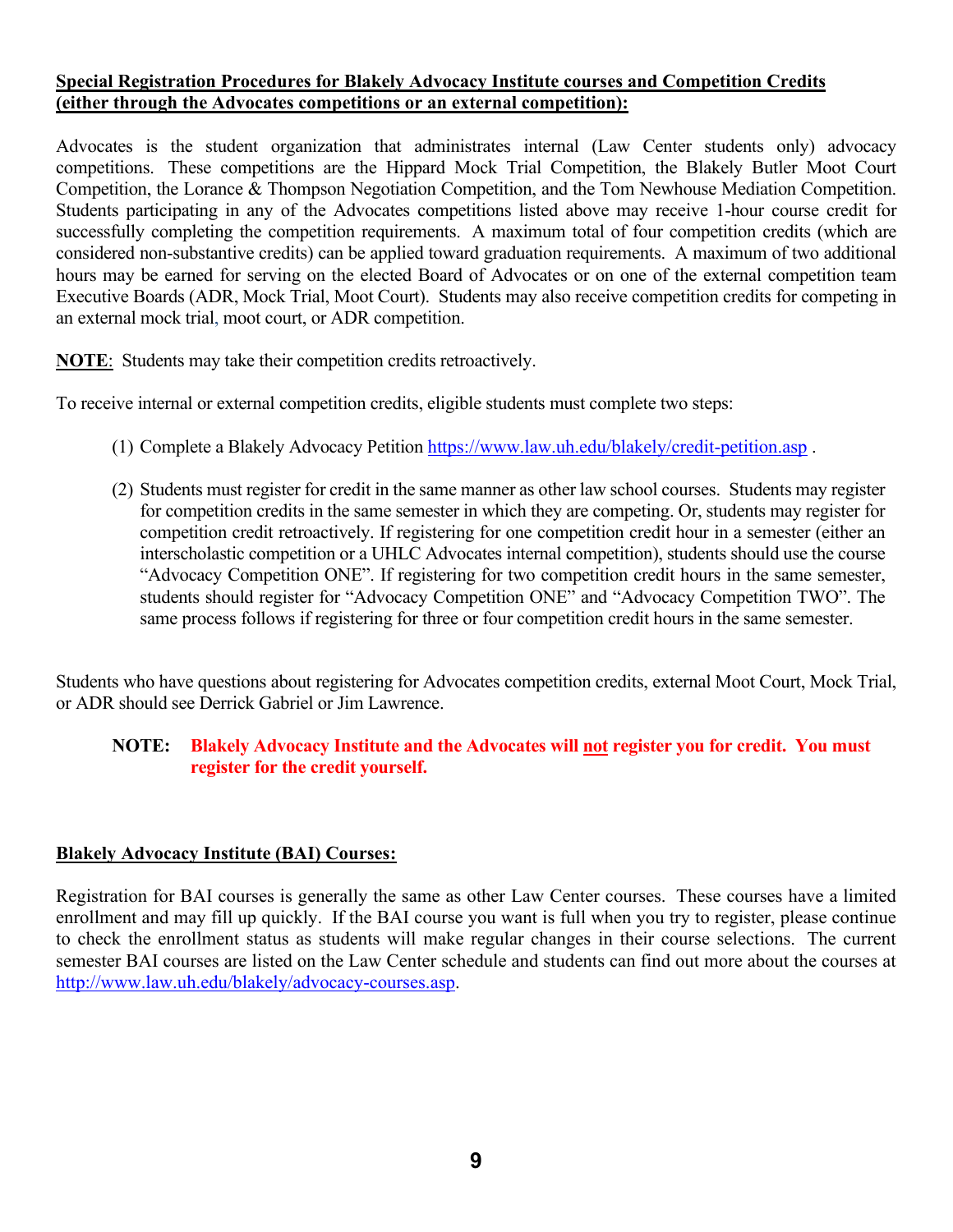### **Special Course Rule:**

In computing the number of hours completed for graduation, the following limits apply:

Students may not count more than a total of 21 credit hours from any of the credit-granting activities listed in the table below towards the 90 credit hours necessary to receive a J.D. degree. Note that some credit areas have sub-limits.

| <b>Credit Area</b>                   | Description; Grading; Sub-Limits; Other Details                                                                                                                                                                                                                                                                                |  |
|--------------------------------------|--------------------------------------------------------------------------------------------------------------------------------------------------------------------------------------------------------------------------------------------------------------------------------------------------------------------------------|--|
| Journal credit                       | Houston Law Review, Houston Journal of International Law, Houston Journal<br>of Health Law and Policy, Houston Business and Tax Law Journal, Journal of<br>Consumer & Commercial Law - number of credits depends on the<br>requirements satisfied, and the position held. 7 credits maximum towards law<br>degree. (pass/fail) |  |
| <b>Competition credit</b>            | 4 credits maximum towards law degree - This includes all internal and external<br>competitions in any combination. (pass/fail)                                                                                                                                                                                                 |  |
| <b>Advocates Board</b><br>credit     | 2 credits maximum towards law degree - Students who serve on the Advocates<br>Board may receive up to 2 credits in addition to the 4 competition credits.<br>(pass/fail)                                                                                                                                                       |  |
| <b>UHLC Tutor</b><br>credit          | 4 credits maximum towards law degree - Students can receive up to 4 credits<br>for being a course tutor through academic enrichment program(s) and related<br>tutoring programs offered by the Law Center. (pass/fail)                                                                                                         |  |
| <b>Special Research</b><br>& Writing | 4 credit maximum towards law degree - Students can earn credit for writing an<br>independent paper under the supervision of a full-time faculty member for<br>credit. Paper length varies depending on the number of credits. (Graded). See<br>petition form for specifics.                                                    |  |
| <b>Externships</b>                   | 12 credits maximum towards law degree. Only three credits may be applied to<br>the experiential course requirement as field placements. (pass/fail).                                                                                                                                                                           |  |
| Non-law graduate<br>coursework       | 12 credits maximum (6 credits for transfer students). Not included in UHLC<br>GPA, assessed as indicated by the other UH unit or institution, but posted to<br>the UHLC transcript effectively as pass/fail; see details in the Student<br>Handbook in subsection II.X.7.                                                      |  |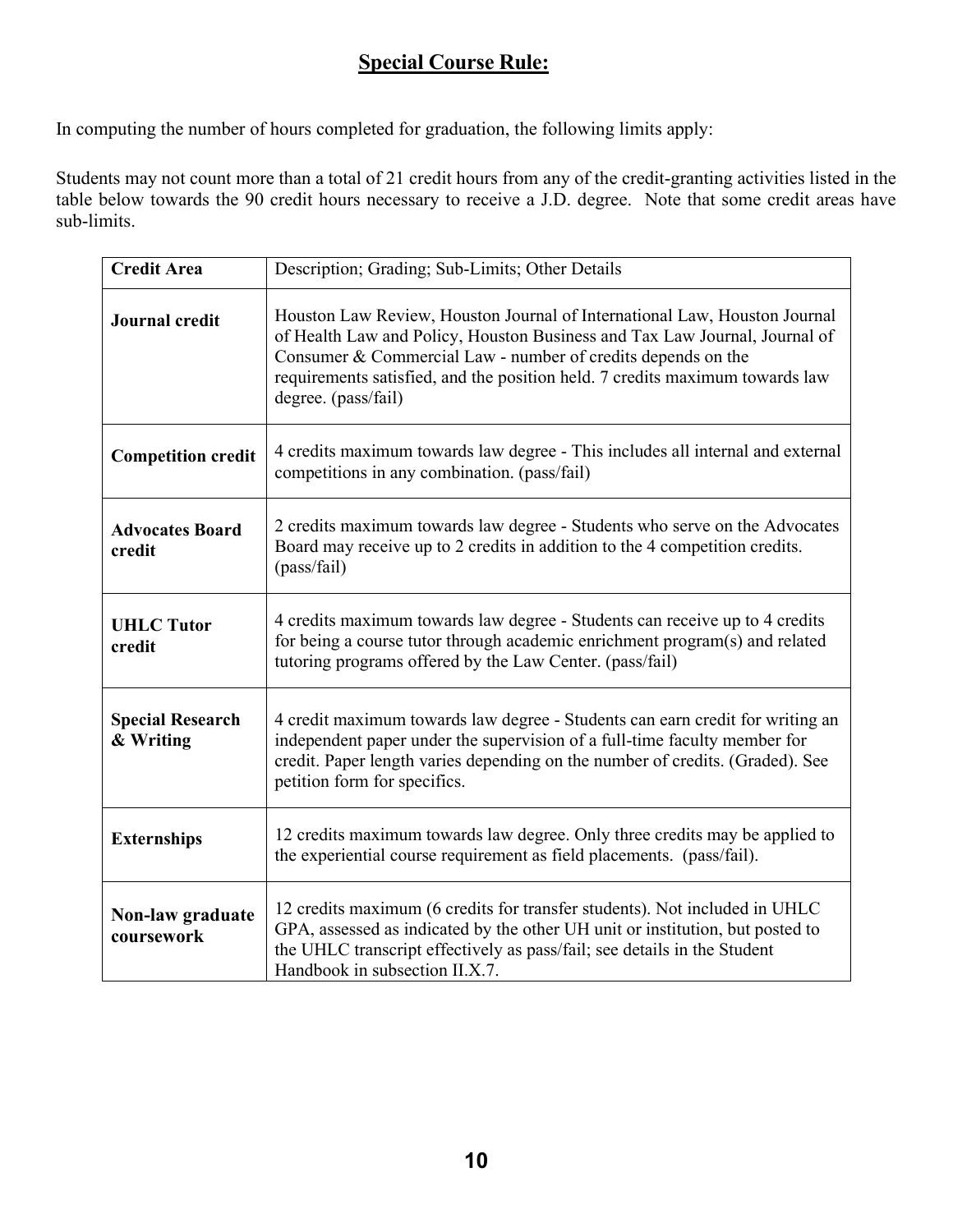#### **Student Health Insurance:**

Students must enroll in at least six semester hours to be eligible for student health insurance. Students must enroll for insurance each semester and may do so when registering for classes.

Students who want to have insurance added or removed after the fee payment deadline must contact the Health Center by the  $6<sup>th</sup>$  class day for the Summer and  $20<sup>th</sup>$  class day for the Fall semester.

**NOTE:** There will be no refunds or adding after the deadline.

#### **Fee Payment:**

Tuition and fee payment must be received by the designated deadline [\(http://www.uh.edu/financial/payment/billing-due-dates/\)](http://www.uh.edu/financial/payment/billing-due-dates/) or courses could be dropped. You can request an emergency tuition loan or a payment plan through PeopleSoft if you are unable to pay the full amount or if you are waiting for financial aid.

#### **Refund Policy**:

There are different deadlines for withdrawing versus dropping a course to receive a refund. A withdrawal is a cancellation of all courses for the semester; you are no longer enrolled. Please review the refund policy and drop dates carefully. **There are no exceptions!**

Refund Policy:<http://www.uh.edu/financial/payment/refunds>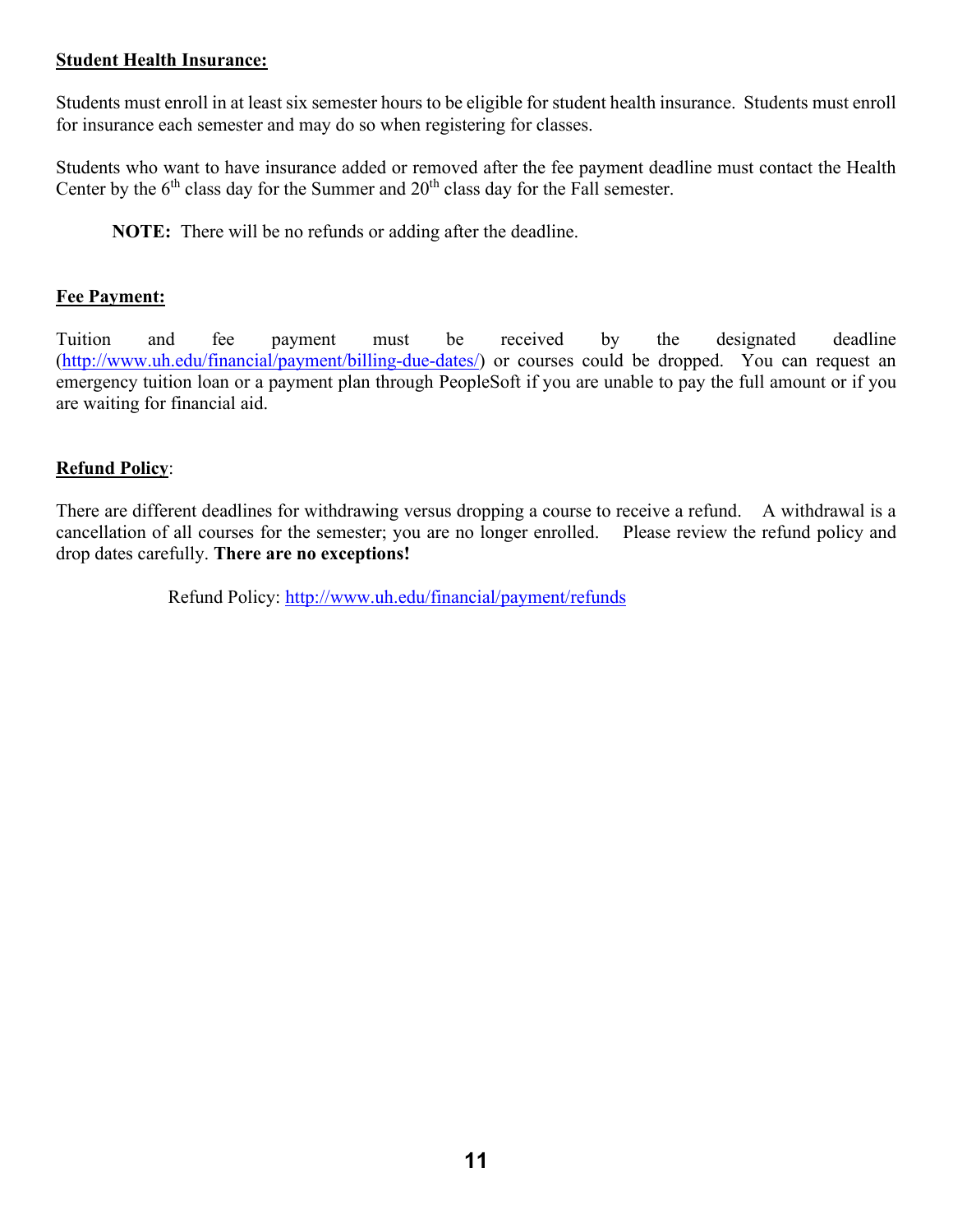### **GRADUATION REQUIREMENTS:**

How can I check to make sure I'm on schedule to graduate?

**Degree Audit/Check** - We strongly encourage all students to fill out and submit the Graduation Check form to Samantha Ary [\(sary@Central.uh.edu](mailto:sary@Central.uh.edu)) in Student Services prior to your last semester. She will process your request and return to you within 3-5 days, This is the best way to verify that you are fulfilling all of the requirements necessary to graduate.

Graduation Check form: [https://www.law.uh.edu/OSS/gradcheck.pdf?](https://www.law.uh.edu/OSS/gradcheck.pdf)

**NOTE**: LLM students should contact Suzanne Gordon, [sgmartin@Central.uh.edu](mailto:sgmartin@Central.uh.edu) for a degree audit.

**Degree Requirements** – You will find the degree requirements in the Student Handbook (**<http://www.law.uh.edu/jd/current/handbook.pdf>** ).

**Credits** - 90 hours are required for graduation with a 2.33 minimum GPA. In addition to the 1st year required curriculum, each student must complete the following courses at the Law Center to graduate:

**Professional Responsibility Course -** 3-hour Professional Responsibility course must be taken and a passing grade received.

**Upper-Level Writing Requirement** – Students can only satisfy this requirement, (1) by completing a writing seminar (designated by prefix "WRS") and earning a grade of "C" or better; or (2) by taking a writing course (designated by the prefix "WRC") and earning a grade of "C" or better. See the Student Handbook more information.

**Experiential Course Requirement –** Students must take and pass one or more experiential course(s) totaling at least six credit hours. An experiential course must be a simulation course, a law clinic, or a field placement. No more than three credits of field placement credit can be applied to the experiential credits requirement. Except for up to three credits of field placement course(s), courses used to meet the experiential requirement must be graded with letter grades.

**Legal Analysis & Writing** - (only if required)

Filing for Graduation – To officially graduate from the University, all students must file a Graduation Application online through your UH Self Service account by the designated filing deadline. Click on the "Apply for Graduation" link listed under your Student Center. The timely filing fee is \$25 and the late filing fee is \$50.

See Academic Calendar for deadlines, **<http://www.law.uh.edu/calendar/academic-calendar.asp>** .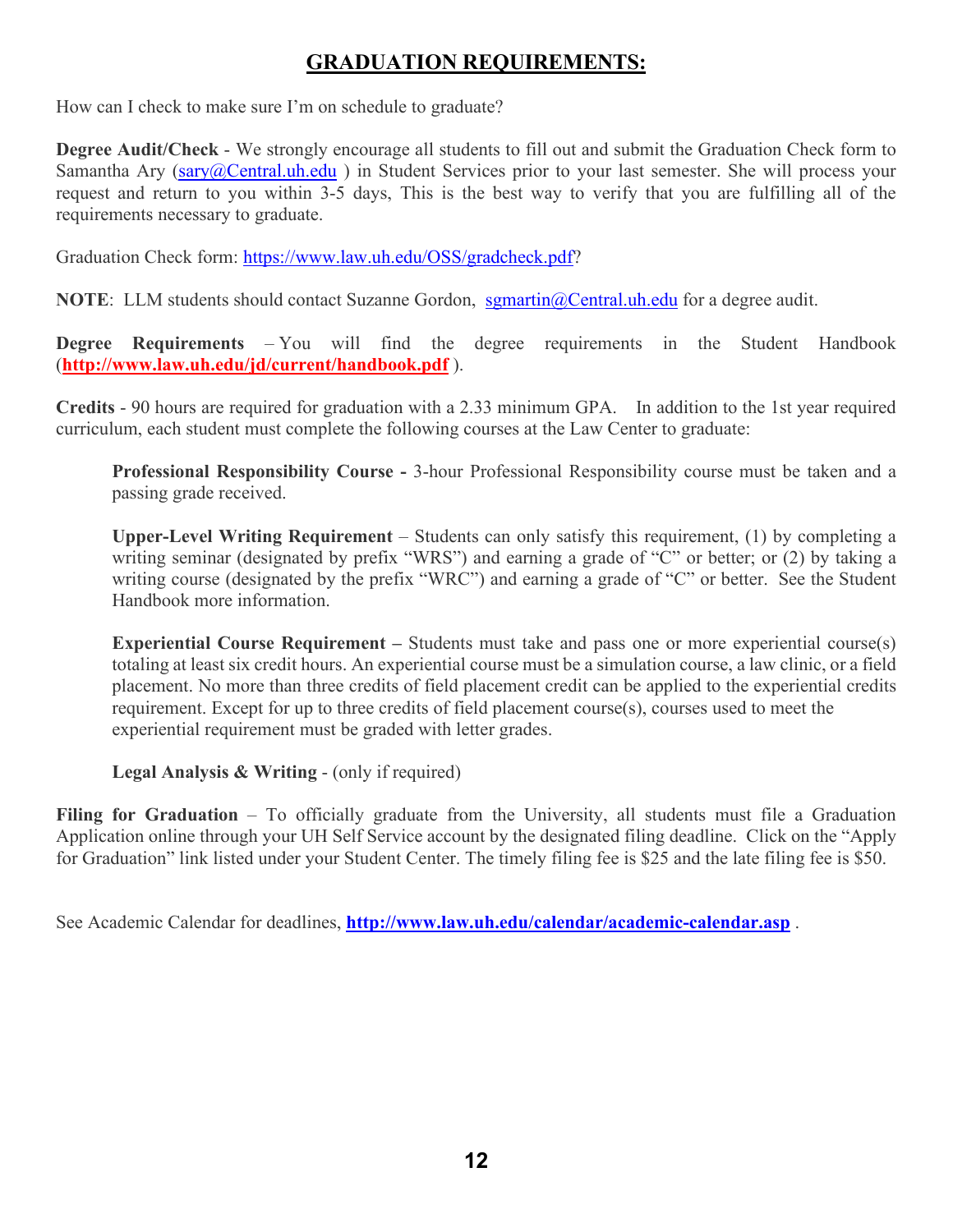### **BAR EXAMINATION INFORMATION**

#### **Multistate Professional Responsibility Exam (MPRE):**

Many states require licensees to pass the MPRE. The Texas State Bar requires a scaled score of 85. Exam dates for the MPRE are in March, August and November with the application deadline being approximately 30 days before each exam. For application deadlines, fees, test subjects and to register on-line, please visit the National Conference of Bar Examiners website,<http://www.ncbex.org/> .

#### **UNIFORM BAR EXAMINATION INFORMATION**

Uniform Bar Exam Subjects with Corresponding UHLC Upper Level Courses:

The most current UBE information can be obtained at the Board of Law Examiners website: [\(http://www.ncbex.org/exams/ube/\)](http://www.ncbex.org/exams/ube/) and [\(https://ble.texas.gov/ube\\_faqs\)](https://ble.texas.gov/ube_faqs).

The UBE has three components: Multistate Bar Exam (MBE); the Multistate Essay Exam (MEE); and the Multistate Performance Test (MPT). Of these three components, only two, MEE and MBE, are implicated for the courses in the list below. Separately, in some semesters, UHLC may offer a course specifically designed for skill improvement in relation to the MPT component.

| <b>Uniform Bar Exam Subjects</b>                                                                                                                                                                                                                                    | <b>UHLC Courses</b>                                 |
|---------------------------------------------------------------------------------------------------------------------------------------------------------------------------------------------------------------------------------------------------------------------|-----------------------------------------------------|
| Civil Procedure, Constitutional Law, Contracts, Torts<br>(MBE & MEE)                                                                                                                                                                                                | 1L Curriculum                                       |
| Criminal Law and Procedure (MBE & MEE)                                                                                                                                                                                                                              | Criminal Law (1L Curriculum);<br>Criminal Procedure |
| Evidence (MBE & MEE)                                                                                                                                                                                                                                                | Evidence                                            |
| Real Property (MBE & MEE)                                                                                                                                                                                                                                           | Property (1L Curriculum)                            |
| The courses in the rows above comprise two-thirds to three-quarters of the MBE/MEE content. Among these eight<br>courses, six are 1L curriculum, thus the two most critical "bar courses" that you can select are <i>Evidence</i> and <i>Criminal</i><br>Procedure. |                                                     |
| The courses in the rows below are important for the MEE.                                                                                                                                                                                                            |                                                     |
| Business Associations (including Agency,<br>Corporations, Partnerships, LLCs and<br>Professional Associations) (MEE)                                                                                                                                                | <b>Business Organizations</b>                       |
| Conflict of Laws (MEE)                                                                                                                                                                                                                                              | Conflicts of Laws                                   |
| Family Law (MEE)                                                                                                                                                                                                                                                    | Family Law                                          |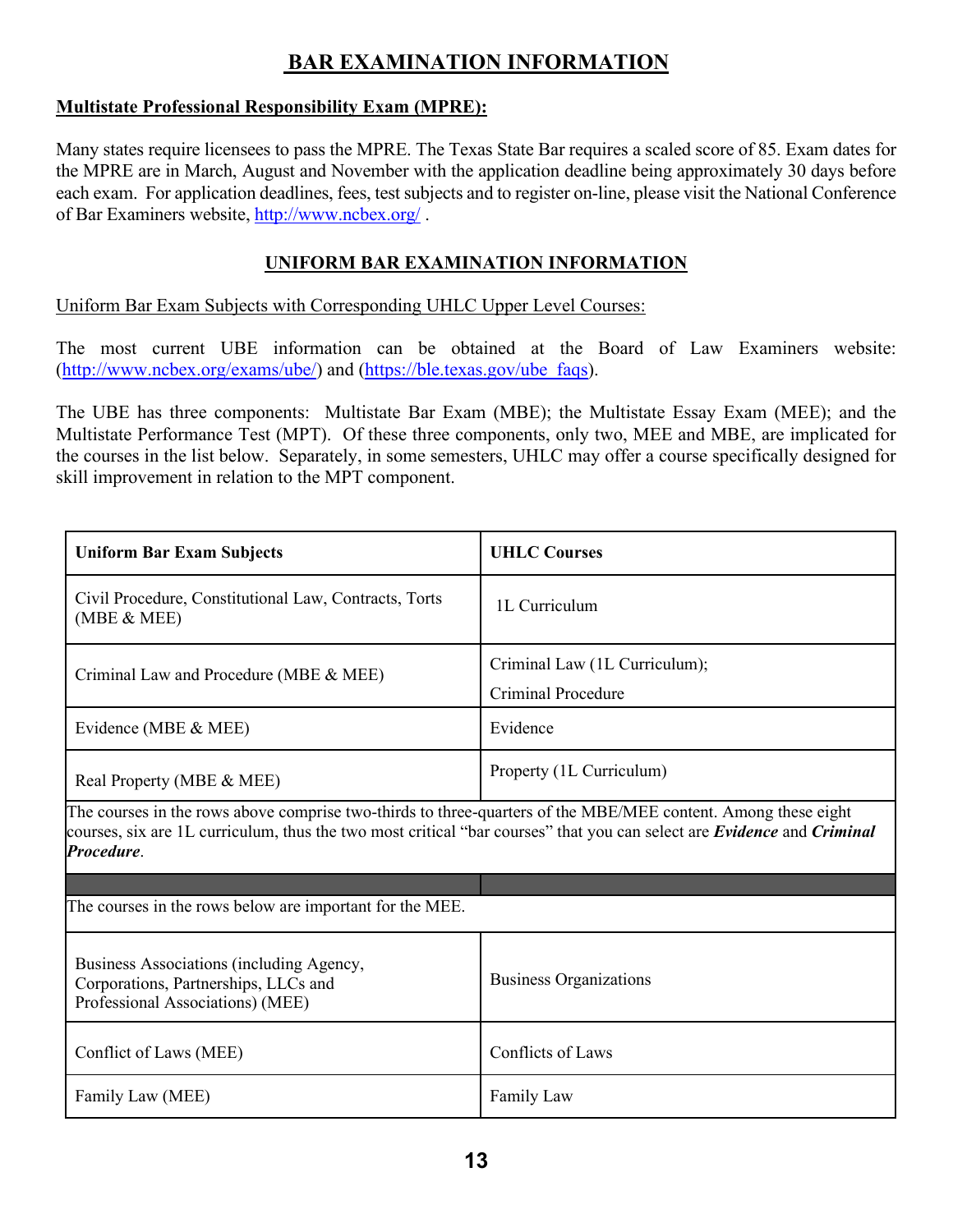| <b>Secured Transactions (MEE)</b> | <b>Secured Financing</b> |
|-----------------------------------|--------------------------|
| Trusts $&Estates (MEE)$           | Trusts & Wills           |

**NOTE**: A list of bar requirements for other states is available here: [STATE BAR REQUIREMENTS](http://www.ncbex.org/assets/media_files/Comp-Guide/CompGuide.pdf)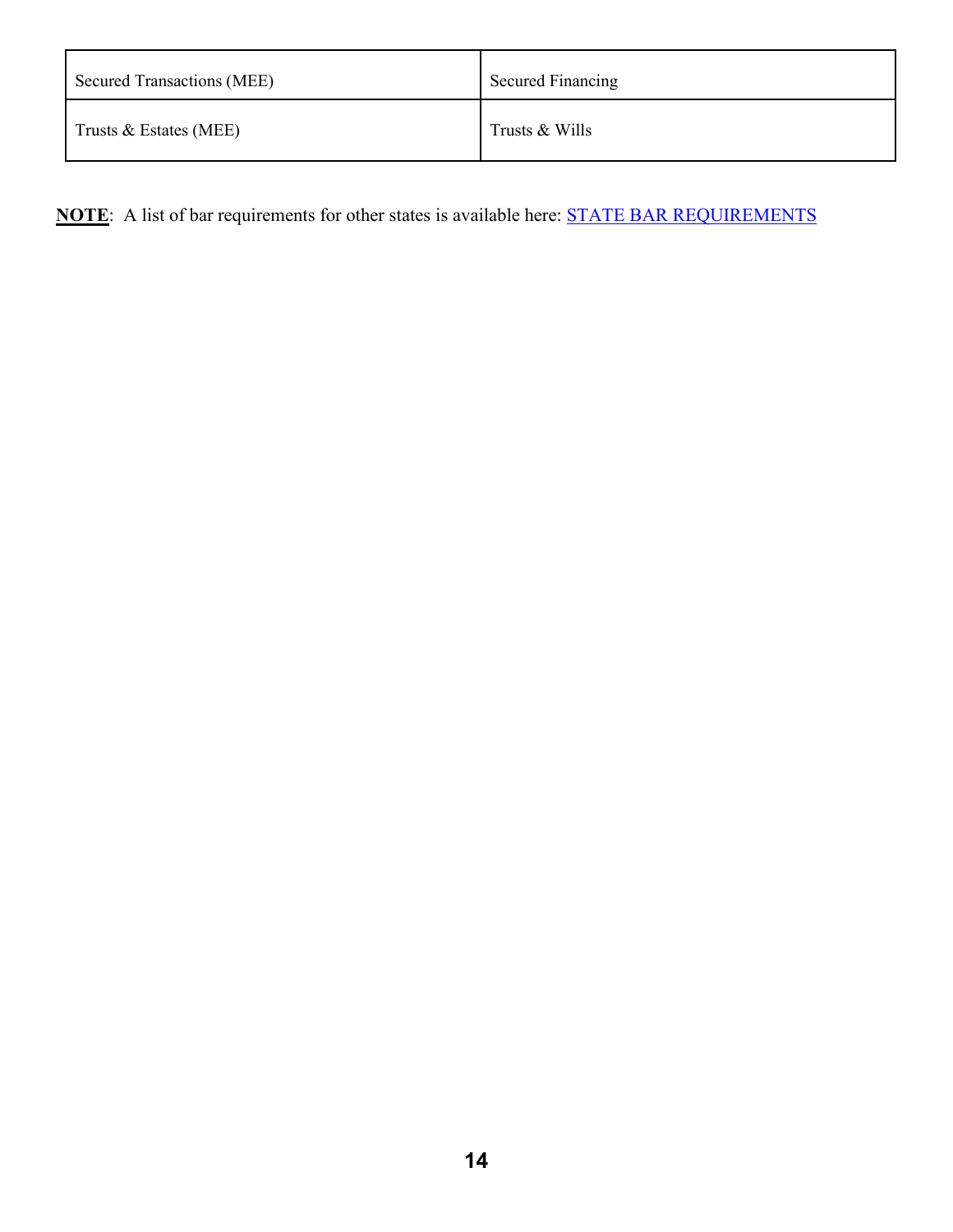## **UNIVERSITY OF HOUSTON LAW CENTER ACADEMIC CALENDAR**

### **2022 Summer Mini Session**

| May  | 16 | Mon | First day of class                                                                        |
|------|----|-----|-------------------------------------------------------------------------------------------|
| May  | 17 | Tue | Last day to add a course                                                                  |
| May  | 18 | Wed | Last day to drop a course, but not withdraw, without a grade and receive a full<br>refund |
| May  | 30 | Mon | <b>HOLIDAY Observance - MEMORIAL DAY</b>                                                  |
| May  | 31 | Tue | Last day to drop a course with a 'W' by 3pm                                               |
| June | 3  | Fri | Last day of classes                                                                       |
| June | 4  | Sat | <b>Final Exams</b>                                                                        |

## **2022 Summer Session 1 (Entire Summer)**

| June   | 6              | Mon     | First day of class                                                                        |
|--------|----------------|---------|-------------------------------------------------------------------------------------------|
| June   | 7              | Tue     | Last day to add a course                                                                  |
| June   | 9              | Thu     | Last day to drop a course, but not withdraw, without a grade and receive a full<br>refund |
| July   | $\overline{4}$ | Mon     | <b>HOLIDAY Observance - INDEPENDENCE DAY</b>                                              |
| July   | 8              | Fri     | Timely filing deadline for August 2022 Graduation (\$25 filing fee)                       |
| July   | 15             | Fri     | Last day to notify Student Services of a final exam conflict                              |
| July   | 19             | Tue     | Last day to drop a course with a 'W' by 3pm                                               |
| July   | 22             | Fri     | Late filing deadline for August 2022 Graduation (\$50 filing fee)                         |
| August | 9              | Tue     | Last day of classes                                                                       |
| August | $10 - 12$      | Wed-Fri | <b>Final Exams</b>                                                                        |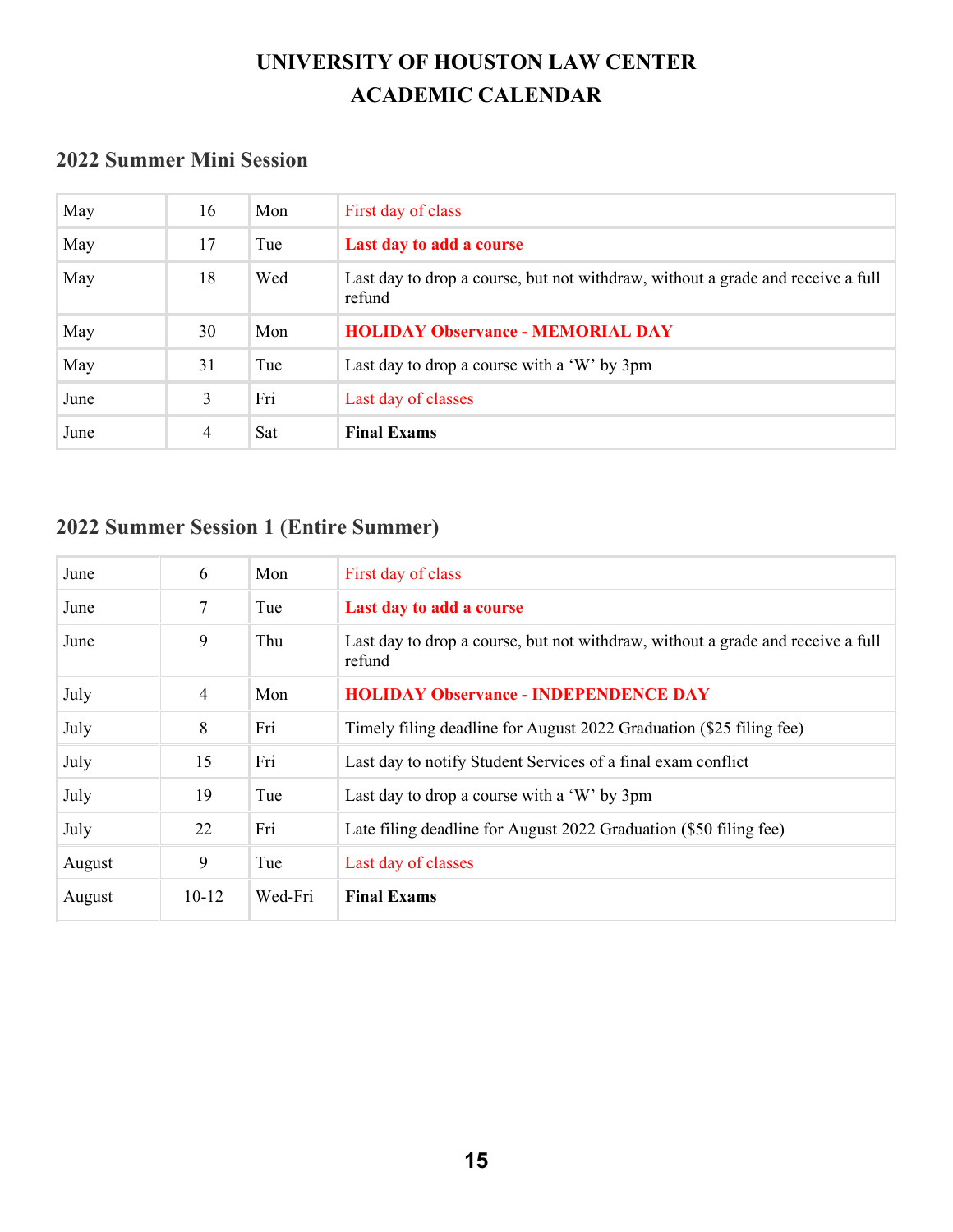| June | 6       | Mon     | First day of class                                                                        |
|------|---------|---------|-------------------------------------------------------------------------------------------|
| June | 7       | Tue     | Last day to add a course                                                                  |
| June | 9       | Thu     | Last day to drop a course, but not withdraw, without a grade and receive a full<br>refund |
| June | 27      | Mon     | Last day to drop a course with a "W" by 3 pm                                              |
| July | 4       | Mon     | HOLIDAY Observance - INDEPENDENCE DAY                                                     |
| July | 5       | Tue     | Last day of class                                                                         |
| July | $6 - 7$ | Wed-Thu | <b>Final Exams</b>                                                                        |
| July | 8       | Fri     | Timely filing deadline for August 2028 Graduation (\$25 filing fee)                       |

# **2022 Summer Session 4 (2nd 5 week session)**

| July   | $\overline{4}$ | Mon     | <b>HOLIDAY Observance - INDEPENDENCE DAY</b>                                                        |
|--------|----------------|---------|-----------------------------------------------------------------------------------------------------|
| July   | 8              | Fri     | Timely filing deadline for August 2022 Graduation (\$25 filing fee)                                 |
| July   | 11             | Mon     | First day of classes                                                                                |
| July   | 12             | Tue     | Last day to add a course                                                                            |
| July   | 14             | Thu     | Last day to drop a course, but not withdraw, without receiving a grade and<br>receive a full refund |
| July   | 15             | Fri     | Last day to notify Student Services of a final exam conflict                                        |
| July   | 22             | Fri     | Late filing deadline for August 2022 Graduation (\$50 filing fee)                                   |
| August | 1              | Mon     | Last day to drop a course with a "W" by 3 pm                                                        |
| August | 8              | Mon     | Last day of classes                                                                                 |
| August | $9-10$         | Tue-Wed | <b>Final exams</b>                                                                                  |
| August | 11             | Thu     | First-year Part-time Mini Bar Exam                                                                  |